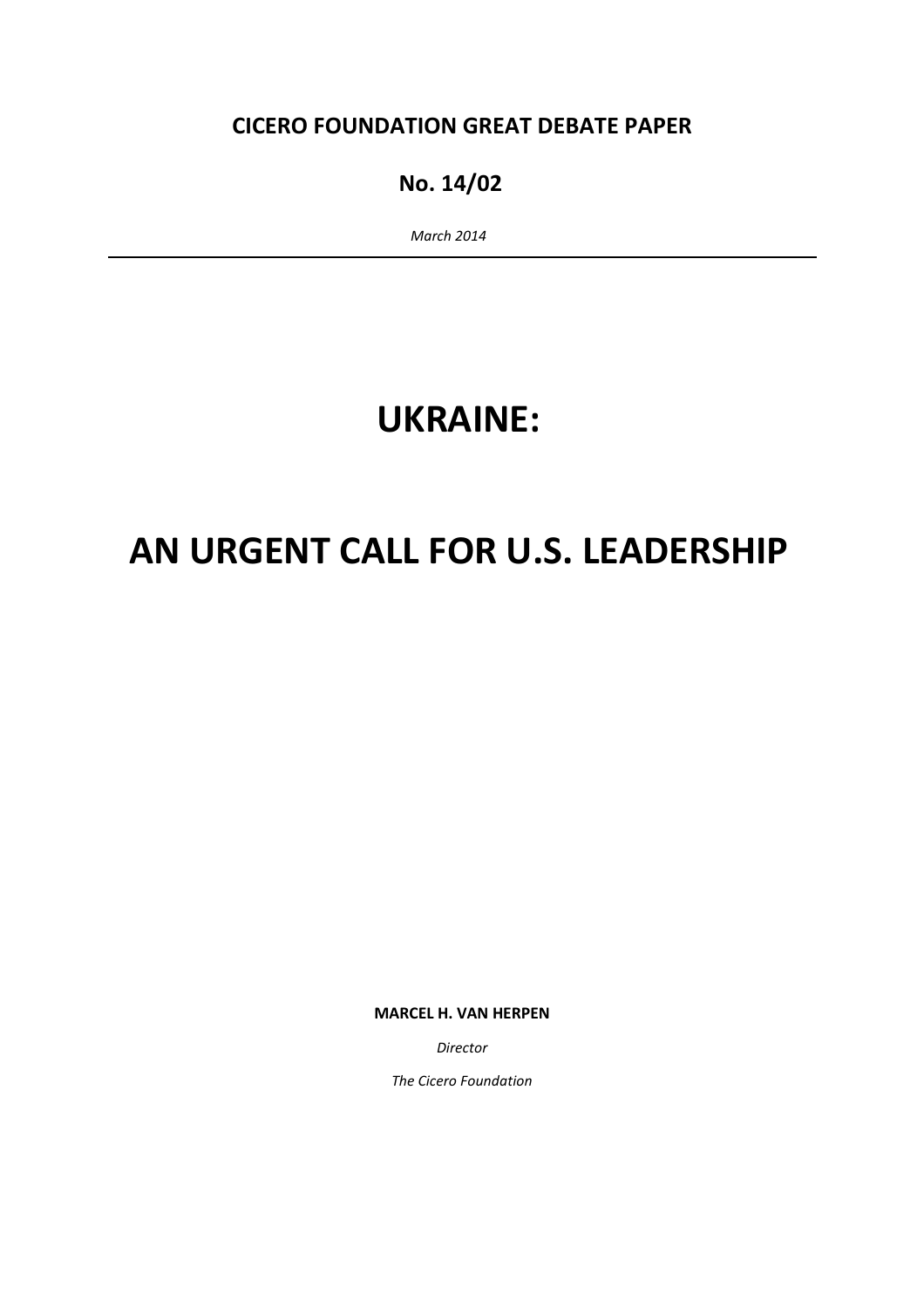Cicero Foundation Great Debate Paper No. 14/02

© Marcel H. Van Herpen, 2014

All rights reserved

The Cicero Foundation is an independent pro-Atlantic and pro-EU think tank.

www.cicerofoundation.org

The views expressed in Cicero Foundation Great Debate Papers do not necessarily express the opinion of the Cicero Foundation, but they are considered interesting and thought-provoking enough to be published. Permission to make digital or hard copies of any information contained in these web publications is granted for personal use, without fee and without formal request. Full citation and copyright notice must appear on the first page. Copies may not be made or distributed for profit or commercial advantage.

#### The Cicero Foundation

| <b>FRANCE</b>                   | THE NETHERLANDS            |
|---------------------------------|----------------------------|
| 13, rue Washington              | Hondertmarck D45           |
| 75008 PARIS                     | 6211 MB MAASTRICHT         |
| Tel. +33 1 45 62 05 90          | Tel. +31 43 32 60 602      |
| Fax +33 1 45 62 05 30           | Fax +31 43 32 60 828       |
| Email info@cicerofoundation.org | cicerofoundation@gmail.com |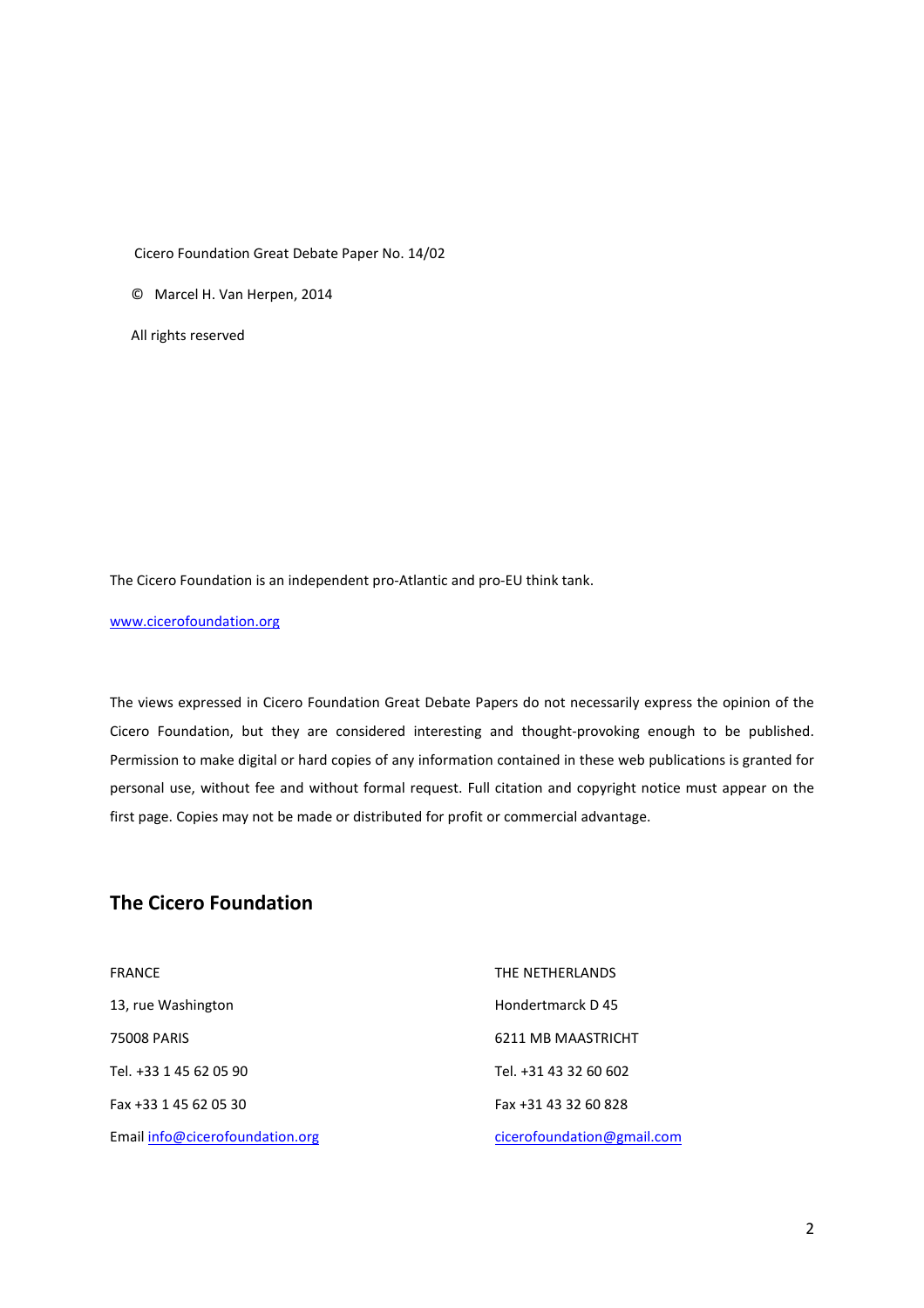#### Ukraine: An Urgent Call for U.S. Leadership

Marcel H. Van Herpen

After Russia's annexation of the Crimea peninsula, many are wondering what further plans the Kremlin might have. Putin has never made a secret of considering Ukraine as a constituent part of Russia's sphere of interest, if not of Russia proper. He has a clear desire to restore the empire after a period of smutnoe vremya, a Time of Troubles. His obsession with Ukraine is shared by the Russian political class. In 2009, Sergey Karaganov, head of the Presidium of the Council on Foreign Affairs, had already written an article, titled "No One Needs Monsters. Desovereignization of Ukraine," in which he depicted Ukraine as a failed state, waiting for Russia to reestablish order.

When Yanukovych did not sign the Association Agreement with the EU, but instead turned to Russia, Russian efforts seemed crowned with success. The subsequent popular revolt opened for the Kremlin the Pandora's box of a new Orange Revolution. However, Yanukovych's flight (or exfiltration) offered the Kremlin a significant trump card allowing them to play the card of the 'legal' Ukrainian President against the new 'illegal' rulers. The flight of the kleptocratic President, who had sent snipers to Maidan to kill unarmed demonstrators, may have been unexpected for the Kremlin. The invasion of the Crimea was not. It had been planned long ago and was just an application of the foreign policy principles, formulated by Medvedev in the wake of the Russian invasion of Georgia in August 2008. One of these five principles invokes the protection of Russian citizens "wherever they are," whilst another states that Russia has, in certain regions, "privileged interests."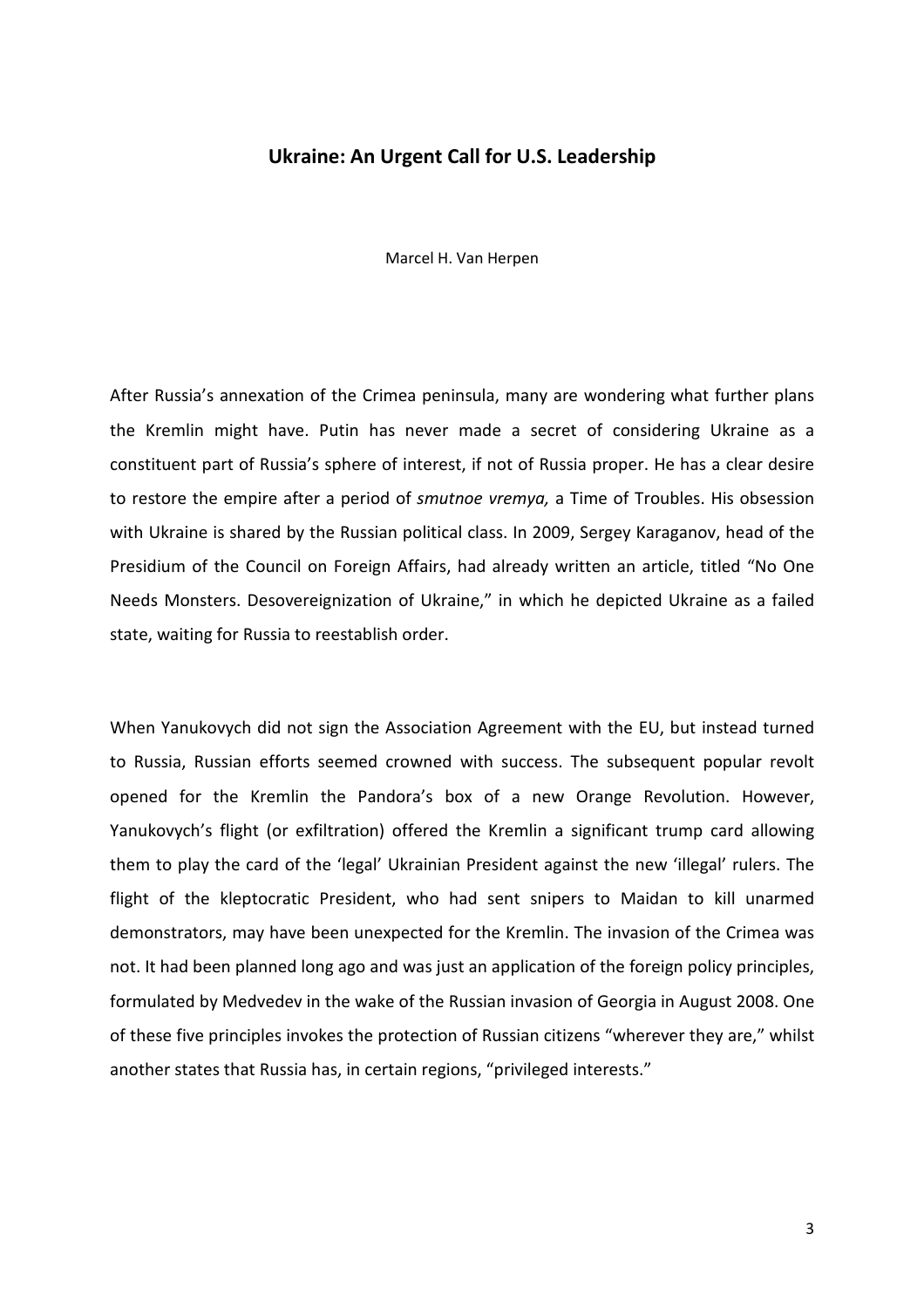The question is what will happen next. A consequence of the annexation of Crimea is that sympathy in Ukraine for the Russian 'brother nation' has reached an historic low. The provisional government – and also the new government after the elections - will be vehemently anti-Russian and, eventually, apply for membership of the EU. For this reason the situation remains highly dangerous and volatile. This is because the Kremlin wants not only to dismember Ukraine, it wants to have influence over Ukraine as a whole. And even control over Ukraine is not the ultimate goal: it is for Russia only one part of a greater geopolitical game, which is the foundation of a "Eurasian Union". Moldova, a country which steers a pro-EU course, is also on the Kremlin's wish list. The Eastern part of Moldova – Transnistria – is already effectively under Russian control.

The Kremlin needs some months to 'digest' its latest land grab and to assess the impact of the punitive measures taken by the U.S. and the EU. It is certain, however, that the Kremlin will continue its efforts to dismember Ukraine and/or prevent the new rulers from establishing a functioning government with the overriding aim of obtaining - if not de jure then de facto - a droit de regard - not unlike the former Brezhnev doctrine. This droit de regard – a Russian variant of the Monroe doctrine – was already at the core of Medvedev's (failed) proposal for a Pan-European Security Pact. Russian military 'exercises' near Ukraine's eastern border evoke memories of the 2008 invasion of Georgia. A new Russian offensive could take place possibly before the elections for the Verkhovna Rada in May. However, the period between July 20 and August 8, 2014 should also be taken into account. The Kremlin has a predilection for military actions during this holiday period.

The Kremlin's possible success in achieving these objectives (the further dismemberment of Ukraine, and/or an attack on Kiev) will determine the future for peace on the European continent – and possibly the world. Even a small success will convince the Kremlin that military action apparently "pays off". It will encourage further moves which will immediately pose a threat to the independence of Belarus, Moldova, and even of the Baltic countries (the latter being NATO members covered by article V).